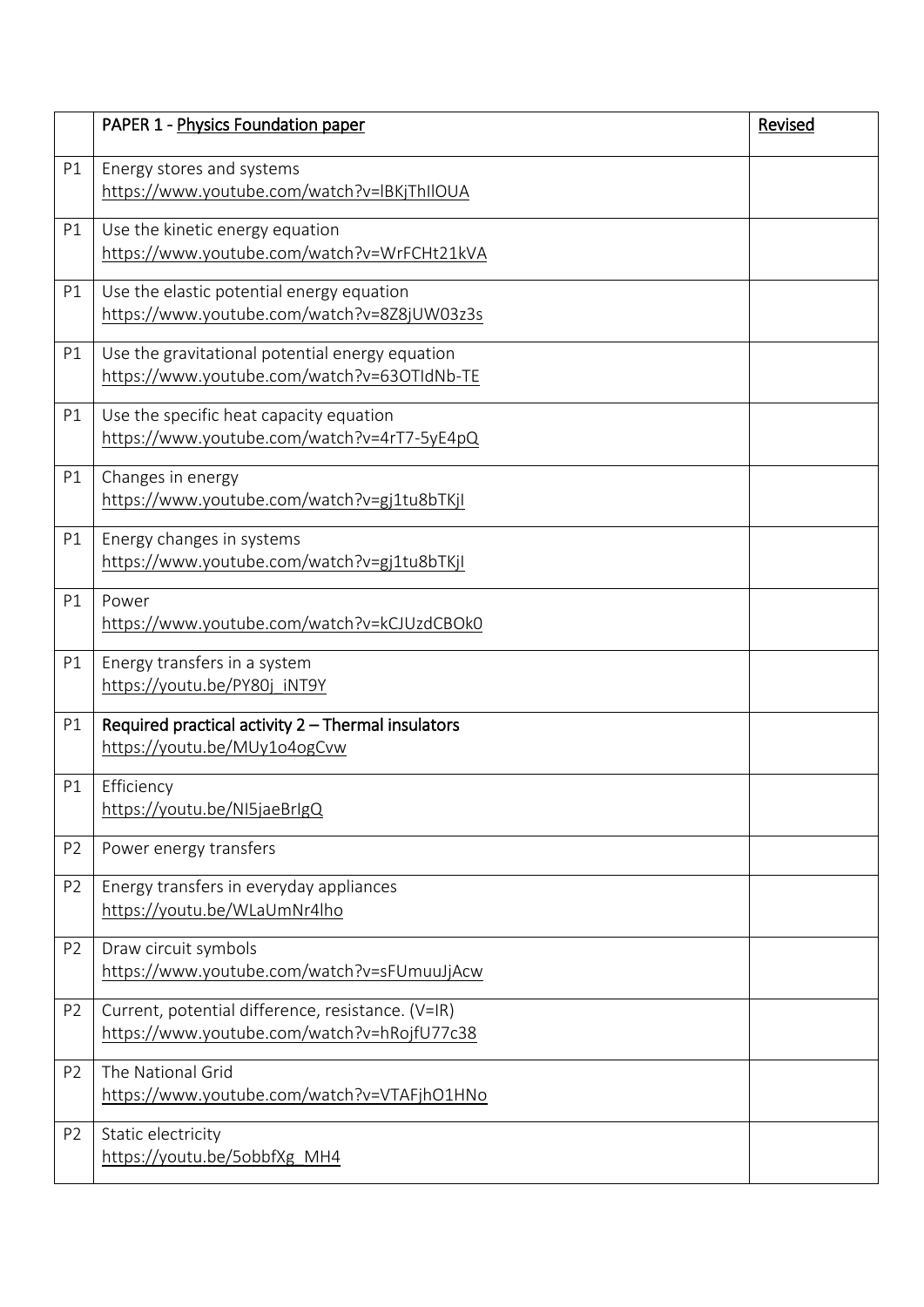| P <sub>3</sub> | Use the density equation<br>https://www.youtube.com/watch?v=pgGzVdau1Bw                                                                      |  |
|----------------|----------------------------------------------------------------------------------------------------------------------------------------------|--|
| P <sub>3</sub> | Required practical activity 5 - Density<br>https://youtu.be/ScXOp8Zph28<br>https://youtu.be/lvqu6JAbaKc                                      |  |
| P <sub>3</sub> | Changes of state<br>https://www.youtube.com/watch?v=xYU7RSoOZ0U                                                                              |  |
| P <sub>3</sub> | Internal energy<br>https://youtu.be/5WVT5NR0iLA                                                                                              |  |
| P <sub>3</sub> | Temperature changes in a system and specific heat capacity<br>https://youtu.be/Hs5x0-IU2F4                                                   |  |
| P <sub>3</sub> | Changes of state and specific latent heat<br>https://youtu.be/x7GZ2DXef84                                                                    |  |
| P4             | Atoms and nuclear radiation - alpha/beta/gamma<br>https://www.youtube.com/watch?v=KwOHJbE4Tro<br>https://www.youtube.com/watch?v=nW0S1C6wVrg |  |
|                | <b>NOT ASSESSED:</b>                                                                                                                         |  |
|                | Domestic uses and electrical safety                                                                                                          |  |
|                | Particle model/pressure                                                                                                                      |  |
|                | Isotopes                                                                                                                                     |  |
|                | Nuclear fission and fusion                                                                                                                   |  |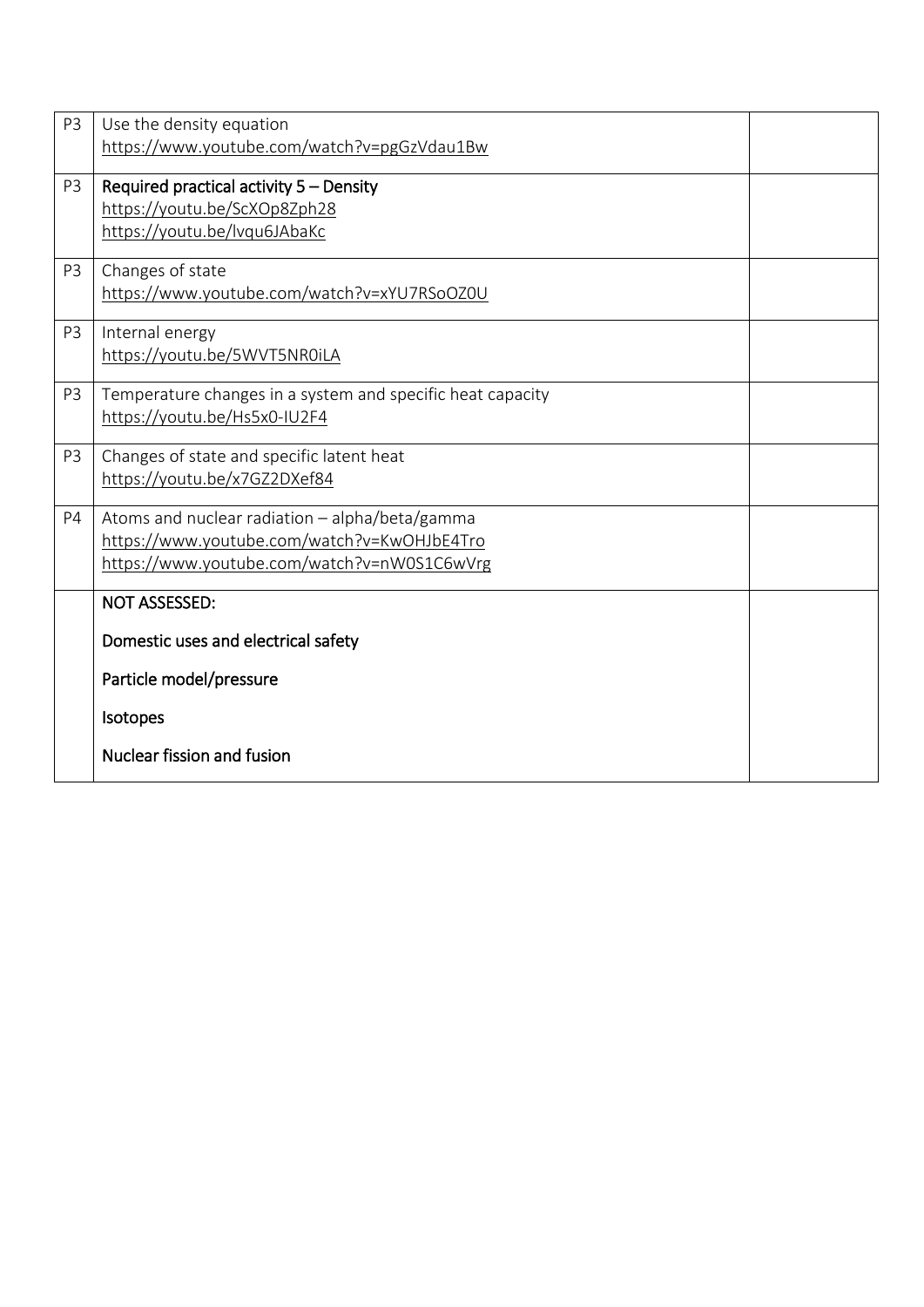|                | PAPER 2 - Physics Foundation paper                                                                                    | Revised |
|----------------|-----------------------------------------------------------------------------------------------------------------------|---------|
| P <sub>5</sub> | Scalar and vector quantities<br>https://www.youtube.com/watch?v=P1lSWWUkMdQ                                           |         |
| P <sub>5</sub> | Contact and non-contact forces<br>https://www.youtube.com/watch?v=WCPTKRaScgE                                         |         |
| P <sub>5</sub> | Gravity and weight<br>https://www.youtube.com/watch?v=W2aBVbcHr k                                                     |         |
| P <sub>5</sub> | <b>Resultant forces</b><br>https://www.youtube.com/watch?v=YGGxf6cp3Lo<br>https://www.youtube.com/watch?v=U8z8WFhOQ Y |         |
| P <sub>5</sub> | Work done and energy transfer<br>https://youtu.be/PY80j iNT9Y                                                         |         |
| P <sub>5</sub> | Forces and elasticity<br>https://youtu.be/ACDbJ8rsQDo                                                                 |         |
| P <sub>5</sub> | Atmospheric pressure<br>https://youtu.be/s8C2RktZtbM                                                                  |         |
| P <sub>5</sub> | Distance and displacement<br>https://www.youtube.com/watch?v=QaU9jMHh7gE                                              |         |
| P <sub>5</sub> | Speed<br>https://www.youtube.com/watch?v=M_0FRIX8wIM                                                                  |         |
| P <sub>5</sub> | Velocity<br>https://www.youtube.com/watch?v=rTx-wwRUnec                                                               |         |
| P <sub>5</sub> | The distance-time relationship<br>https://www.youtube.com/watch?v=RM02SnuJ0MY                                         |         |
| P <sub>5</sub> | Acceleration<br>https://www.youtube.com/watch?v=Kzx8GBTl5VM                                                           |         |
| P6             | State the electromagnetic spectrum waves in order<br>https://www.youtube.com/watch?v=u5vkYjV1V1A                      |         |
| P6             | Transverse and longitudinal waves<br>https://youtu.be/0f5iYCNCnow                                                     |         |
| P <sub>6</sub> | Properties of waves<br>https://youtu.be/ITe6snlZBp8                                                                   |         |
| P6             | Reflection of waves<br>https://youtu.be/8K6gOST8pZk                                                                   |         |